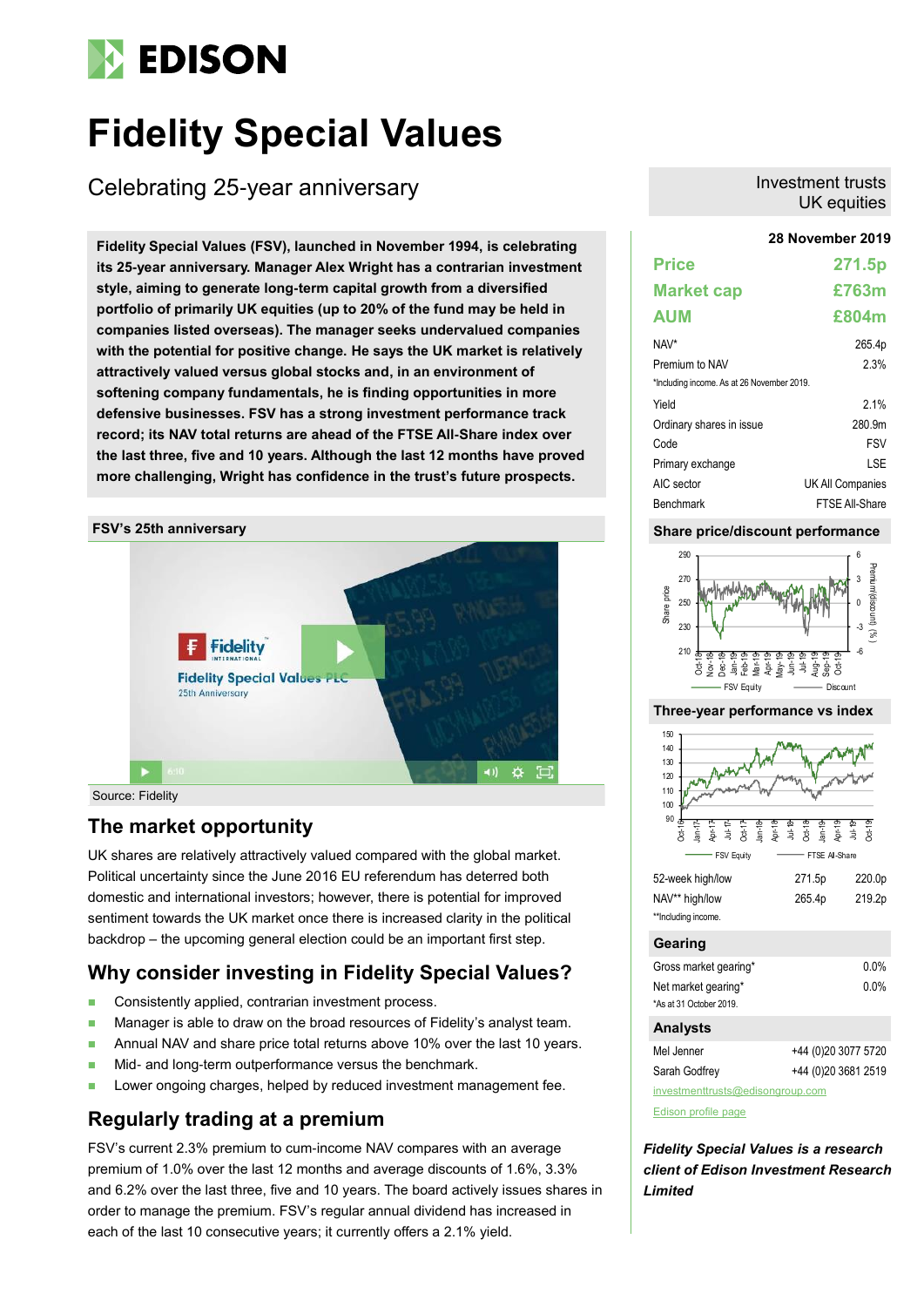

## **Exhibit 1: Trust at a glance**

## **Investment objective and fund background Recent developments Recent developments**

Fidelity Special Values' investment objective is to achieve long-term capital growth, primarily through investment in the equities (and their related financial instruments) of UK companies that the manager believes to be undervalued or where potential has not been recognised by the market. Investments are only made in companies where the potential downside risk is understood, to limit the possibility of losses.

- 1 November 2019: 12-month results to 31 August 2019. NAV TR -4.9% versus benchmark TR +0.4%. Share price TR -6.9%. Proposed final dividend of 3.65p (+15.9% year-on-year) and special dividend of 1.50p.
- 24 June 2019: appointment of two independent non-executive directors Claire Boyle (with immediate effect) and Alison McGregor (effective 1 January 2020).

| Forthcoming       |                          | <b>Capital structure</b> |                               | <b>Fund details</b> |                                  |  |
|-------------------|--------------------------|--------------------------|-------------------------------|---------------------|----------------------------------|--|
| AGM               | 12 December 2019         | Ongoing charges          | 0.92%                         | Group               | FIL Investments International    |  |
| Interim results   | May 2020                 | Net market gearing       | 0.0%                          | Manager             | Alex Wright                      |  |
| Year end          | 31 August                | Annual mgmt fee          | Tiered: 0.85% up to £700m net | Address             | Beech Gate, Millfield Lane,      |  |
|                   |                          |                          | assets, 0.75% thereafter      |                     | Lower Kingswood, Tadworth,       |  |
| Dividend paid     | June, January            | Performance fee          | None                          |                     | Surrey KT20 6RP                  |  |
| Launch date       | 17 November 1994         | Trust life               | Indefinite (subject to vote)  | Phone               | 01732 361144                     |  |
| Continuation vote | Three-yearly (next 2019) | Loan facilities          | None – CFDs used (see page 3) | Website             | www.fidelity.co.uk/specialvalues |  |

## **Dividend policy and history (financial years) Share buyback policy and history (financial years)**

Since 2015, FSV has paid interim and final dividends, in order to smooth the dividend payment for the year.



FSV has annually renewed authority to purchase up to 14.99% and allot up to 10% of its issued share capital.



## **Shareholder base (as at 31 October 2019) Portfolio exposure by sector (as at 31 October 2019)**



- Hargreaves Lansdown (6.4%)
- $\blacksquare$  Interactive Investor (5.5%)
- Investec Wealth & Invt  $(4.6\%)$
- 
- Brewin Dolphin (3.1%)

Other (39.7%)



## **Top 10 holdings (as at 31 October 2019)**

| . .                    |             |                   |             |                    |                 |                  |  |
|------------------------|-------------|-------------------|-------------|--------------------|-----------------|------------------|--|
|                        |             |                   |             | Portfolio weight % |                 | Active weight %  |  |
| Company                | Country     | <b>Sector</b>     | 31 Oct 2019 | 31 Oct 2018*       | 31 October 2019 | 31 October 2018  |  |
| <b>CRH</b>             | Ireland     | Industrials       | 5.5         | 4.1                | 1.0             | 4.5              |  |
| Roche                  | Switzerland | Healthcare        | 5.3         | 3.7                | 0.0             | 5.3              |  |
| Royal Dutch Shell      | UK          | Oil & gas         | 4.0         | 4.6                | 7.9             | (3.9)            |  |
| <b>BP</b>              | UK          | Oil & gas         | 3.9         | 4.0                | 4.3             | (0.4)            |  |
| John Laing Group       | UK          | <b>Financials</b> | 3.9         | 3.1                | 0.1             | 3.8              |  |
| Phoenix Group          | UK          | <b>Financials</b> | 3.4         | N/A                | 0.2             | 3.2              |  |
| Meggitt                | UK          | Industrials       | 3.3         | N/A                | 0.2             | 3.1              |  |
| C&C Group              | UK          | Consumer goods    | 3.1         | N/A                | $0.0**$         | 3.1              |  |
| Serco Group            | UK          | Industrials       | 3.1         | N/A                | 0.1             | 3.0              |  |
| Legal & General Group  | UK          | Financials        | 2.9         | N/A                | 0.7             | $2.2\phantom{0}$ |  |
| Top 10 (% of holdings) |             |                   | 38.4        | 38.3               |                 |                  |  |

Source: FSV, Edison Investment Research, Bloomberg, Morningstar. Note: \*N/A where not in end-October 2018 top 10. \*\*Moved to the London Stock Exchange in October 2019, not in the index until the next quarterly review.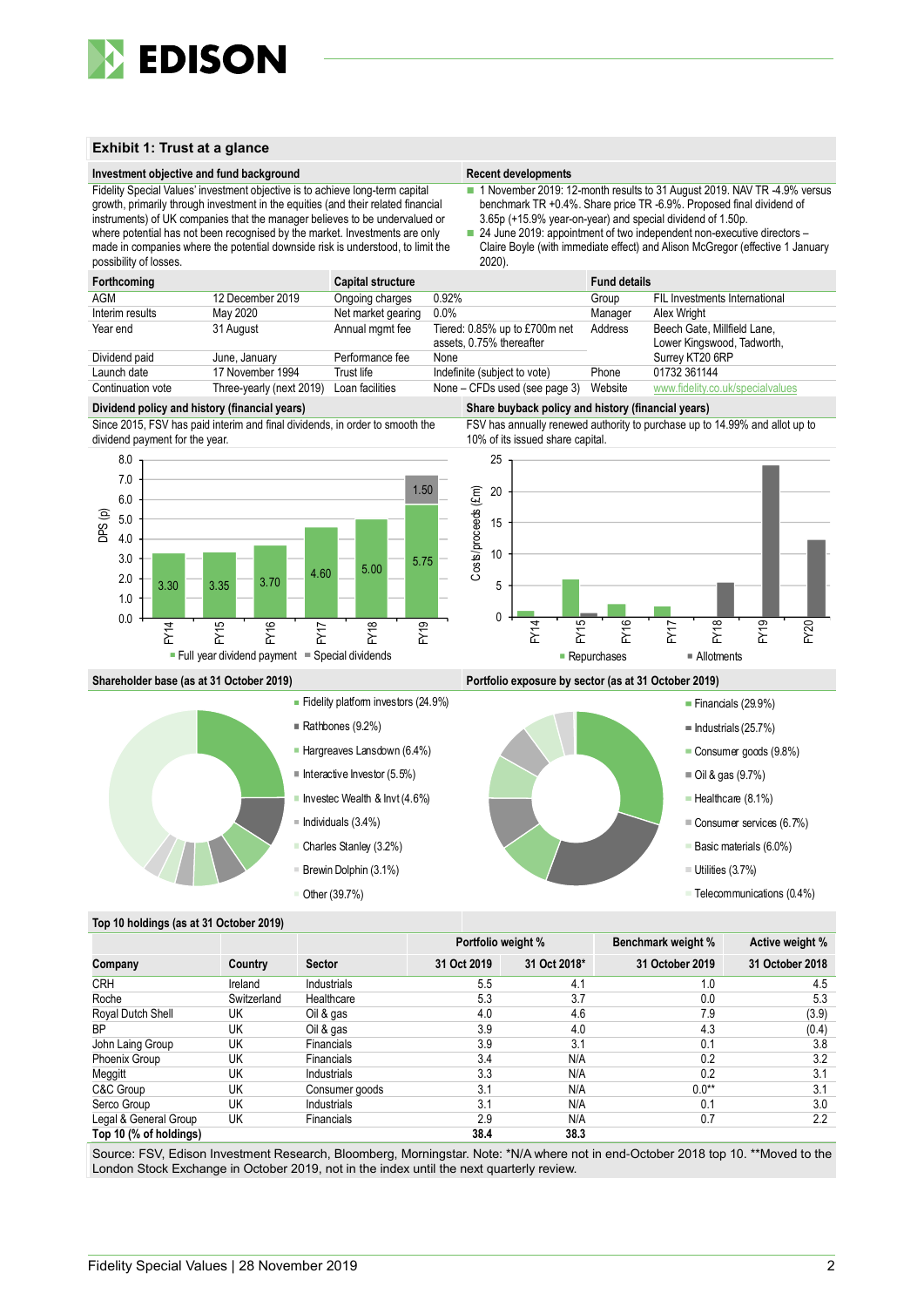

# **Market outlook: Potential for a re-rating**

UK equities are out of favour with both international and domestic investors. While global growth is slowing, political uncertainty in the UK is also having a negative effect on spending and sentiment at both the corporate and consumer levels. In terms of valuation, the Datastream UK index is trading on a forward P/E multiple of 12.8x, which is a 17.3% discount to the world market, significantly wider than the 6.3% average discount over the last five years. With UK shares trading at such attractive relative valuations, any clarity on the domestic political situation could lead to a re-rating of the UK market. This may happen sooner rather than later given the upcoming UK general election on 12 December.



Source: Refinitiv, Edison Investment Research. Note: Valuation data as at 27 November 2019.

# **Fund profile: Actively managed with contrarian style**

FSV was launched in November 1994 and has been managed by Alex Wright since September 2012. He aims to deliver long-term capital growth from a diversified portfolio of primarily UK equities. Wright has a contrarian investment style, seeking undervalued companies with the potential for positive change, rather than just those firms trading on low valuation multiples; he invests across the market cap spectrum. FSV invests in 80–120 companies, and up to 20% of the portfolio may be in overseas-listed firms. At the time of investment, no single stock will make up more than 10% of the portfolio, while up to 5% of gross assets may be held in unquoted securities. The trust's investment performance is benchmarked against the FTSE All-Share Index.

In addition to equities, the manager may also invest in other transferable securities, collective investment schemes, money market instruments, cash and deposits. Derivatives are permitted for efficient portfolio management and investment purposes. The board believes that long-term returns can be enhanced by the prudent use of gearing. While gross gearing of up to 40% is allowed, the manager employs a working range of zero to 20% net gearing. Contracts for difference (CFDs) are used to gear long exposure and to take short positions.

# **The fund manager: Alex Wright**

## **The manager's view: Finding value in defensives**

Manager Wright says that despite domestic uncertainty and weakening economic growth, the UK and global markets have rallied due to an expectation of continued easy monetary policy by central banks. He notes that the UK market remains very inexpensive, and he is finding value in multiple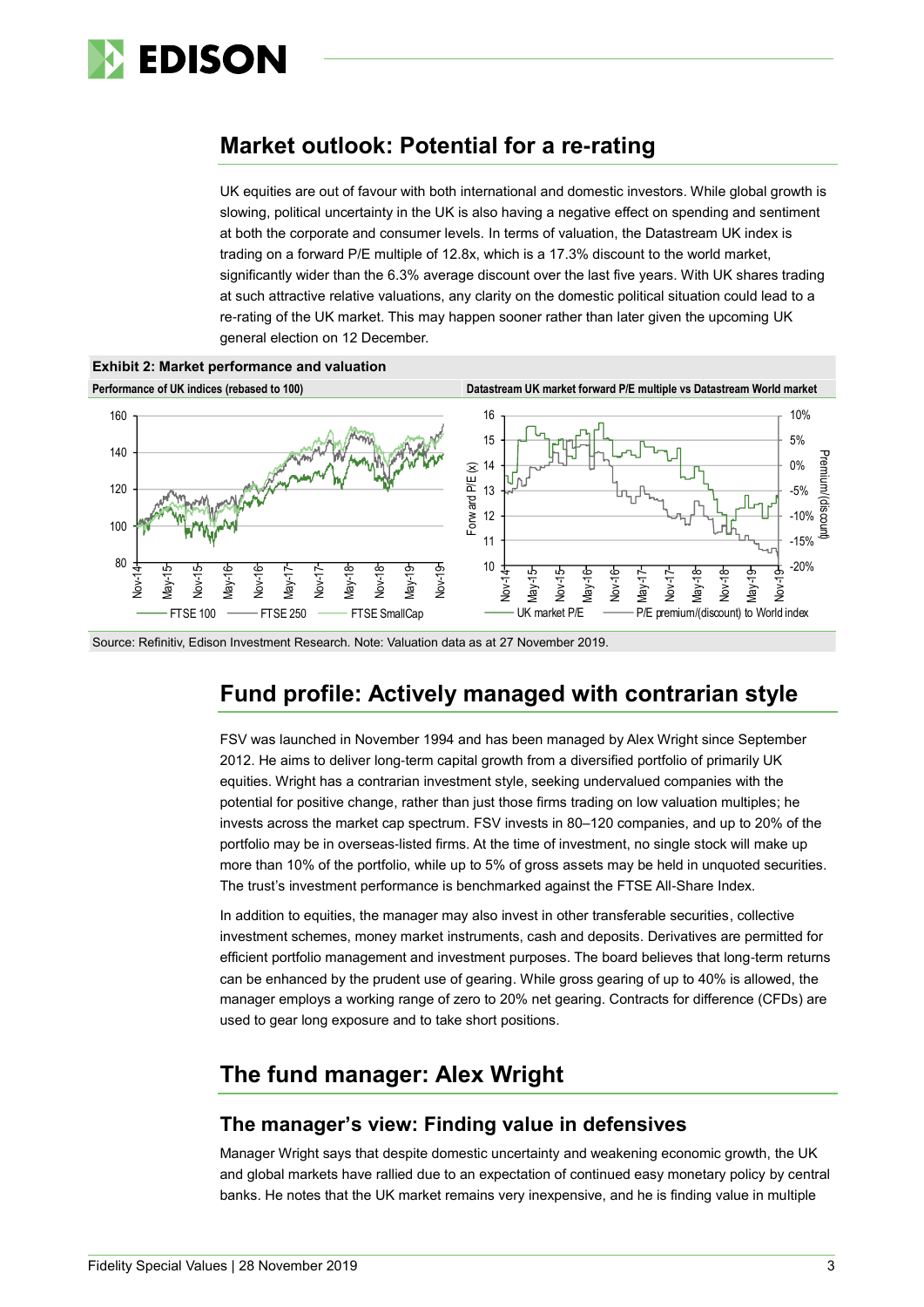

areas of the market, including defensive stocks. The manager says that with political uncertainty weighing heavily on the valuations of UK shares, the consensus view is an underweight allocation to the UK market by both domestic and international investors.

Wright comments that in aggregate, FSV's portfolio is trading at a 10% discount to the UK market, which he suggests is an attractive entry point for investors. He notes the portfolio is currently as inexpensive as it has been since 2011, since which time the fund has performed strongly. The manager says that while the fundamentals of UK companies are not particularly attractive, this is also the case in other regions. However, he argues that in addition to low valuations in the UK, there is also the potential for a positive catalyst in terms of greater political clarity. Wright says that the tail risk of a no-deal Brexit has receded, with Boris Johnson having proposed a new deal with the EU and called a general election and suggests that any positive news on the political front could lead to a re-rating of the UK stock market.

The manager comments that in an environment of deteriorating company fundamentals, he is finding a number of attractive investment opportunities in more defensive areas of the market. FSV's defensive exposure has been in an upward trend since early 2016, and is now the highest weighting during Wright's tenure. He does not own the high-quality names that have re-rated, such as AstraZeneca or Unilever, as he considers their valuations too rich. Instead, he favours 'hidden defensives' such as defence companies (including Chemring, Meggitt and Ultra Electronics), and less expensive traditional defensive businesses, such as Imperial Tobacco (this position has been added to in recent months). The manager notes the increase in merger and acquisition activity in the UK as international buyers take advantage of cheap valuations. FSV has received bids for its holdings in Amerisur Resources, Charles Taylor, IFG and Millennium & Copthorne Hotels, which have made a measurable positive contribution to the trust's performance.

# **Asset allocation**

## **Investment process: Bottom-up stock selection**

Wright aims to generate long-term capital growth from a diversified portfolio of primarily UK equities, selected following rigorous analysis. He is able to draw on Fidelity's well-resourced analyst teams, who research companies and meet their managements, suppliers, competitors and customers, to thoroughly understand a business's fundamentals. The manager also has access to a wide range of third-party research. He has a contrarian investment style, seeking valuation anomalies in unloved companies that have the potential for positive change. Once the benefits of this become apparent, there can be significant share price appreciation. Wright also looks for limited downside risk, in companies where investor expectations are low, but which possess an important asset or business characteristic that will provide some support to their share prices.

## **Current portfolio positioning**

At end-October, FSV's top 10 holdings made up 38.4% of the fund, which was broadly in line with 38.3% a year earlier; five names were common to both periods. Exhibit 3 (LHS) shows the portfolio breakdown by domicile rather than by where companies are listed (Ireland-domiciled companies are largely listed in the UK). The market cap breakdown in the right-hand chart illustrates that FSV invests across the size spectrum; the fund's structure at end-October 2019 was broadly similar to end-October 2018.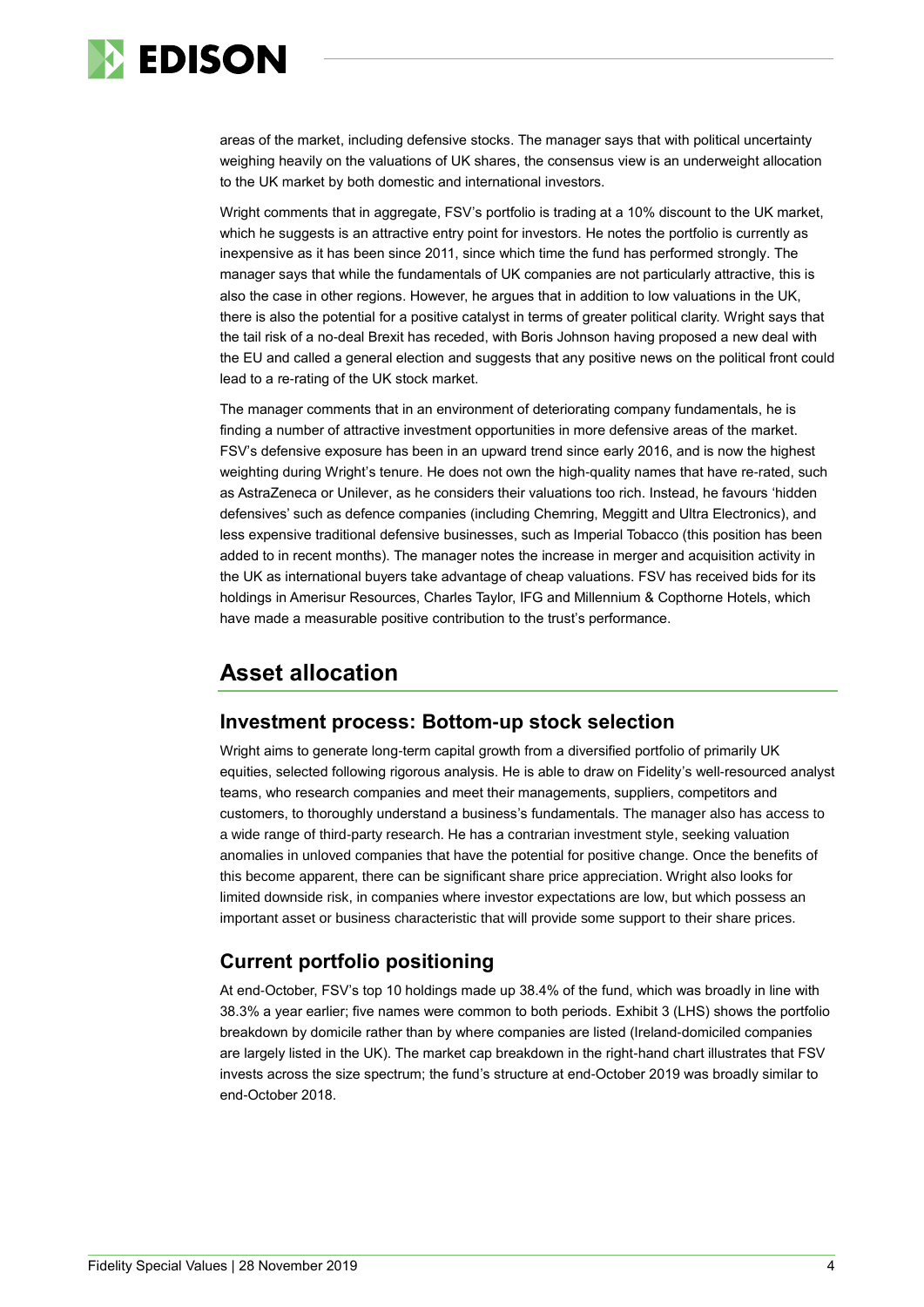

## **Exhibit 3: Portfolio geographic and market cap exposures at end-October 2019**



Source: Fidelity Special Values, Edison Investment Research. Note: Figures are adjusted for gearing and index futures. Numbers subject to rounding.

> FSV's sector exposure is shown in Exhibit 4. Over the 12 months to 31 October 2019, the largest changes are a higher weighting in consumer goods (+3.8pp) with a lower financials exposure (-3.9pp). The structure of the fund is similar to when we published our last [note](https://www.edisongroup.com/publication/outperforming-despite-a-stylistic-headwind/24667) in July 2019, with a large overweight position in industrials (+13.8pp).

## **Exhibit 4: Portfolio sector exposure vs benchmark index (% unless stated)**

|                    | Portfolio end-<br>October 2019 | Portfolio end-<br>October 2018 | Change<br>(pp) | Index end-<br>October 2019 | Active weight<br>vs index (pp) | Trust weight/<br>index weight (x) |
|--------------------|--------------------------------|--------------------------------|----------------|----------------------------|--------------------------------|-----------------------------------|
| <b>Financials</b>  | 29.9                           | 33.8                           | (3.9)          | 26.1                       | 3.8                            | 1.1                               |
| Industrials        | 25.7                           | 25.0                           | 0.7            | 11.9                       | 13.8                           | 2.2                               |
| Consumer goods     | 9.8                            | 6.0                            | 3.8            | 13.7                       | (3.9)                          | 0.7                               |
| Oil & gas          | 9.7                            | 9.7                            | (0.0)          | 12.6                       | (2.9)                          | 0.8                               |
| Healthcare         | 8.1                            | 8.7                            | (0.6)          | 9.6                        | (1.5)                          | 0.8                               |
| Consumer services  | 6.7                            | 9.7                            | (3.1)          | 12.0                       | (5.3)                          | 0.6                               |
| Basic materials    | 6.0                            | 3.7                            | 2.3            | 7.3                        | (1.3)                          | 0.8                               |
| Utilities          | 3.7                            | 0.7                            | 3.0            | 2.9                        | 0.8                            | 1.3                               |
| Telecommunications | 0.4                            | 0.0                            | 0.4            | 2.8                        | (2.4)                          | 0.1                               |
| Technology         | 0.0                            | 2.7                            | (2.7)          | 1.1                        | (1.1)                          | 0.0                               |
|                    | 100.0                          | 100.0                          |                | 100.0                      |                                |                                   |

Source: Fidelity Special Values, Edison Investment Research. Note: Figures are adjusted for gearing and index futures. Numbers subject to rounding.

The manager highlights two new holdings in FSV's portfolio, ContourGlobal and Hammerson. **ContourGlobal** is a utility company with power generation projects in 18 countries across three continents. More than 90% of its revenues are under long-term contracts, with an average duration of 12 years, and it has renewable energy projects (greater than 50% of sales) offering growth opportunities. Its coal plant in Kosovo failed to receive funding by the World Bank, but Wright believes this hurdle will be overcome as the plant will be cleaner than some other coal-based projects. **Hammerson** is a retail property developer and investment company. While challenges in the UK retail sector are well documented, Hammerson was trading at a greater than 50% discount to NAV at the time of purchase, offering a margin of safety. The company has been selling non-core assets and reducing debt to realise value in its portfolio and strengthen its balance sheet.

Wright has been reducing FSV's financials exposure due to weakening industry fundamentals. He has sold the positions in Bank of Ireland, Discover Financial Services and Lloyds Banking Group, while reducing the holdings in Allied Irish Bank and Citigroup. Interest rates have declined significantly, and depressed net interest margins are putting earnings under pressure. FSV retains a c 3% holding in Royal Bank of Scotland Group as it has features to offset margin compression. It has greater cost-cutting potential versus its peers, is generating excess capital, and has a healthy, well-covered dividend yield. The manager has also been selling smaller, lower-conviction holdings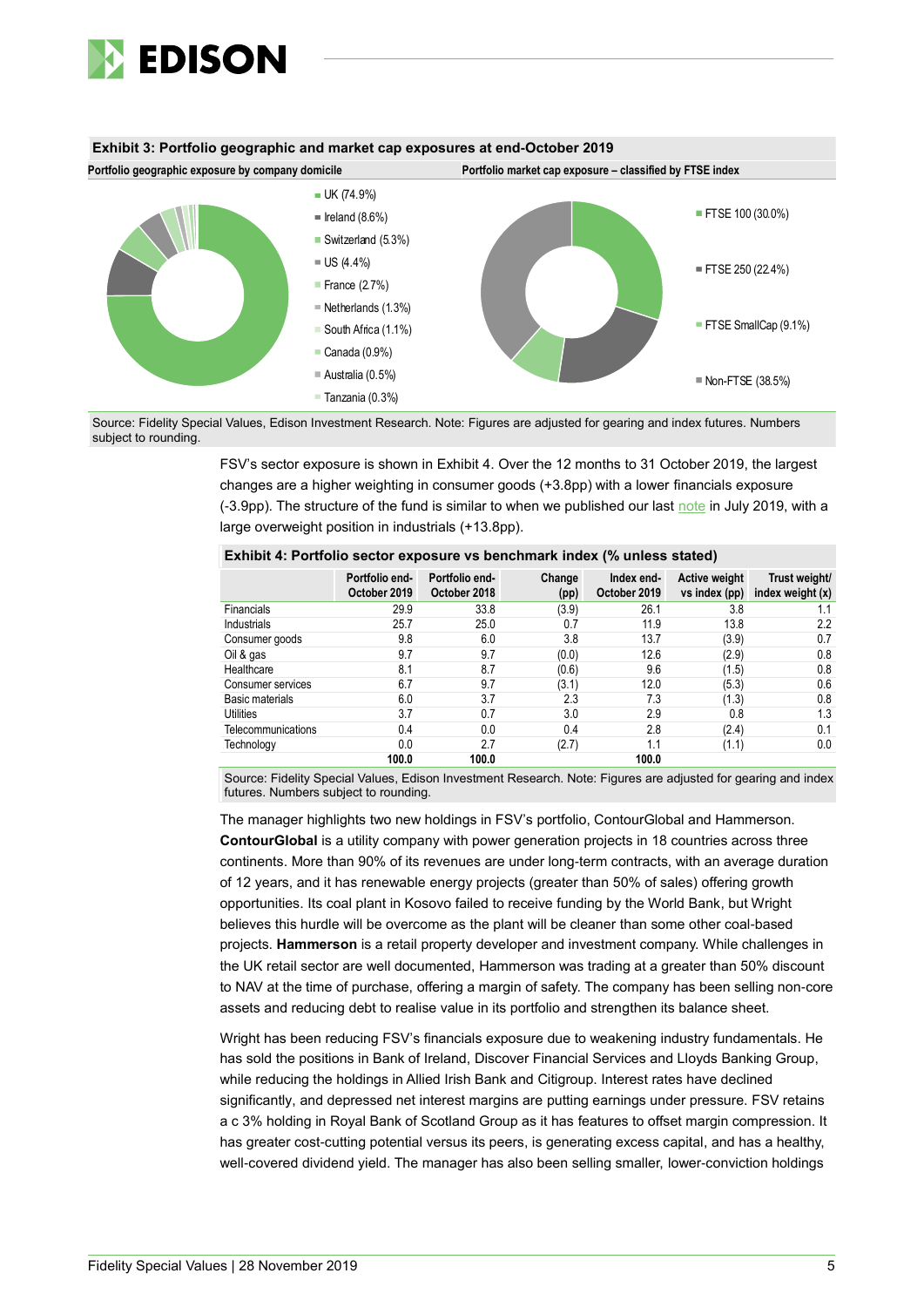

when share prices rallied on better Brexit news, such as Mothercare (a complete exit in September) and Speedy Hire.

# **Performance: Ahead over the medium and long term**

## **Exhibit 5: Five-year discrete performance data**

| 12 months ending | Share price | <b>NAV</b> | <b>FTSE All Share</b> | <b>FTSE 100</b> | <b>FTSE 250</b> | <b>FTSE SmallCap</b> |
|------------------|-------------|------------|-----------------------|-----------------|-----------------|----------------------|
|                  | (%)         | (%)        | (%)                   | $(\%)$          | (%)             | (%)                  |
| 31/10/15         | 18.3        | 11.4       | 3.0                   | 0.8             | 13.3            | 9.0                  |
| 31/10/16         | 3.0         | 13.2       | 12.2                  | 13.7            | 5.3             | 11.3                 |
| 31/10/17         | 26.9        | 19.0       | 13.4                  | 12.1            | 18.5            | 20.6                 |
| 31/10/18         | 5.1         | (1.8)      | (1.5)                 | (0.9)           | (4.0)           | (3.8)                |
| 31/10/19         | 5.5         | 4.7        | 6.8                   | 6.5             | 9.1             | 3.8                  |

Source: Refinitiv. Note: All % on a total return basis in pounds sterling.

In FY19 (ending 31 August), FSV's NAV and share price total returns of -4.9% and -6.9% respectively were behind the benchmark's +0.4% total return. While there will be periods when the fund's performance lags the FTSE All-Share index, the board is confident that the manager can meaningfully outperform the benchmark over the longer term. In terms of sector attribution in FY19, the largest positive contributors were mining (+1.2pp) and pharmaceuticals & biotechnology (+1.1pp); however, they were more than offset by the trust's banks exposure (-2.6pp). Looking at individual stocks, the best contributors were Serco Group, due to a positive inflexion in its earnings growth (+1.0pp), and Roche (+0.9pp) following positive news on pipeline products. The largest detractors were Irish banks AIB Group (-1.1pp) and Bank of Ireland Group (-0.8pp), which gave disappointing earnings guidance due to deteriorating industry fundamentals.



Source: Refinitiv, Edison Investment Research. Note: Three-, five- and 10-year performance figures annualised.

FSV's relative performance is highlighted in Exhibits 7 and 8. Its one-year numbers were negatively affected by a period of underperformance during the sharp stock market sell-off in Q418. The trust's longer-term performance is much more encouraging, with its NAV and share price total returns ahead of the benchmark's total return over three, five and 10 years.

In recent months, FSV's performance has benefited from the position in Irish beverage company C&C Group, which is improving its distribution capabilities following the acquisition of Matthew Clark. The trust's holding in Millennium & Copthorne Hotels also appreciated significantly as a result of a takeover bid from its controlling shareholder, Singaporean real estate investment company City Developments. Not owning large-cap pharma companies AstraZeneca and GlaxoSmithKline detracted from relative performance, as did the position in Pearson. The media company has had a bumpy ride in its transition from a print to a digital product offering, issuing another profit warning in late September due to weakness in its US higher education business. While the manager has confidence in the company's long-term digital business model, he says the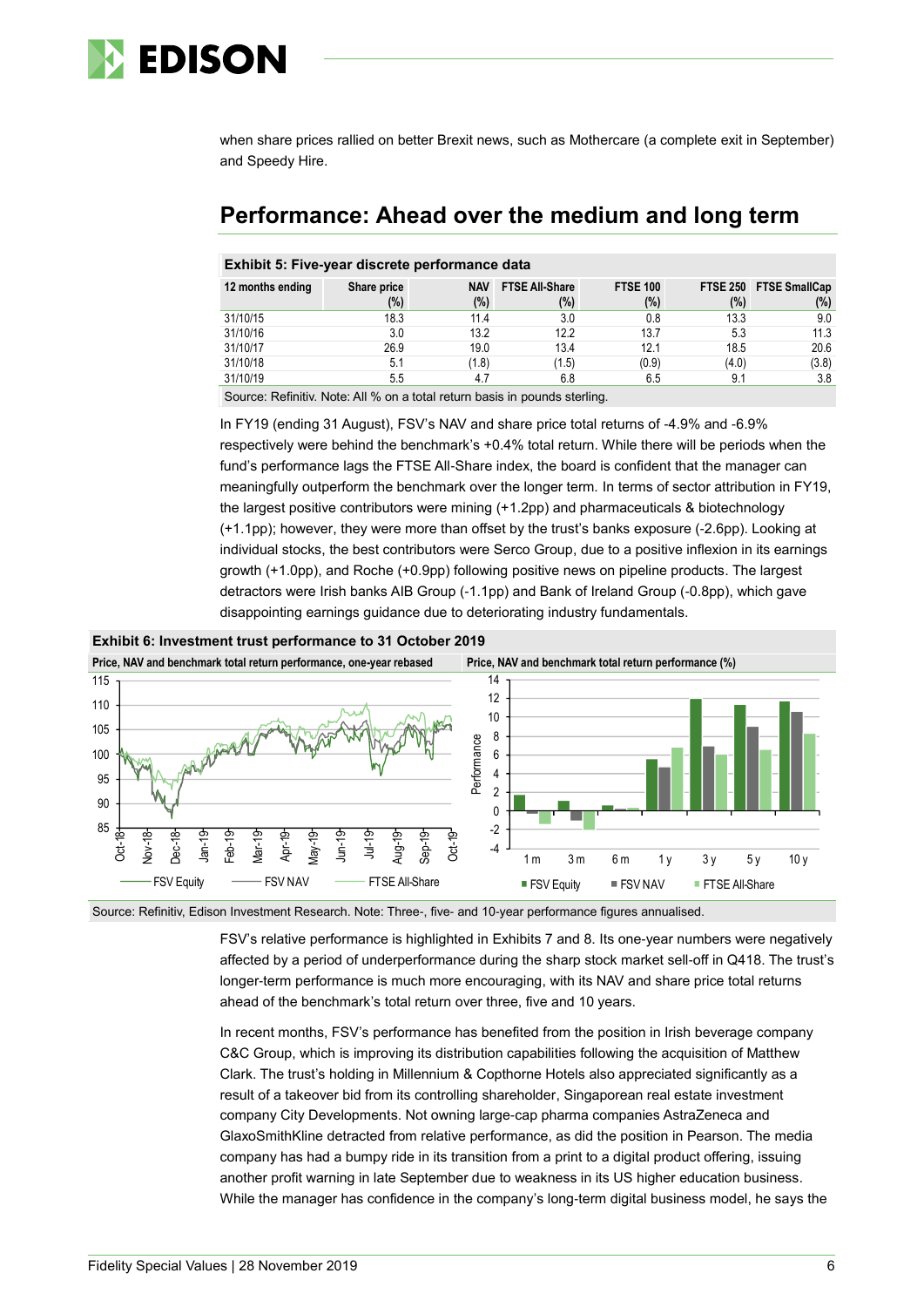

recent warning gives him more concern about the company's near-term earnings and potential for share price volatility, so he has reduced the size of FSV's holding.

**Exhibit 7: Share price and NAV total return performance, relative to indices (%)**

|                                  |       | One month Three months | <b>Six months</b> | One year | Three years | Five years | 10 years |
|----------------------------------|-------|------------------------|-------------------|----------|-------------|------------|----------|
| Price relative to FTSE All-Share | 3.2   | 3.3                    | 0.2               | (1.2)    | 18.0        | 24.4       | 37.8     |
| NAV relative to FTSE All-Share   | 1.1   | 1.0                    | (0.2)             | (1.9)    | 2.6         | 11.9       | 24.5     |
| Price relative to FTSE 100       | 3.7   | 4.3                    | 0.5               | (0.9)    | 19.0        | 26.5       | 45.3     |
| NAV relative to FTSE 100         | 1.6   | 2.0                    | 0.2               | 1.6      | 3.5         | 13.7       | 31.4     |
| Price relative to FTSE 250       | 1.1   | (1.5)                  | (2.0)             | (3.2)    | 13.4        | 15.7       | 3.2      |
| NAV relative to FTSE 250         | (1.0) | (3.7)                  | (2.4)             | (4.0)    | (1.4)       | 4.1        | (6.7)    |
| Price relative to FTSE SmallCap  | 1.6   | 1.8                    | 2.7               |          | 16.9        | 17.3       | 18.4     |
| NAV relative to FTSE SmallCap    | (0.4) | (0.4)                  | 2.4               | 0.9      | 1.6         | 5.5        | 7.0      |

Source: Refinitiv, Edison Investment Research. Note: Data to end-October 2019. Geometric calculation.





Source: Refinitiv, Edison Investment Research

# **Discount: Re-rating in recent years**

FSV's shares have re-rated meaningfully over the last few years. Its current 2.3% premium to cumincome NAV compares with the range of a 3.4% premium to a 4.1% discount over the past 12 months. Over the last one, three, five and 10 years FSV has traded at an average premium of 1.0% and average discounts of 1.6%, 3.3% and 6.2% respectively.

The board seeks a single-digit discount or a small premium to NAV (in normal market conditions). Renewed annually, it has authority to purchase up to 14.99% and allot up to 10% of FSV's issued share capital. In FY19, c 9.6m shares (c 3.6% of the end-FY18 share base) were issued, raising c £24.2m. Allotments have continued in FY20 (Exhibit 1); so far a further c 4.8m shares (c 1.7% of the end-FY19 share base) have been issued, raising c £12.7m.



**Exhibit 9: Share price premium/discount to NAV (including income) over three years (%)**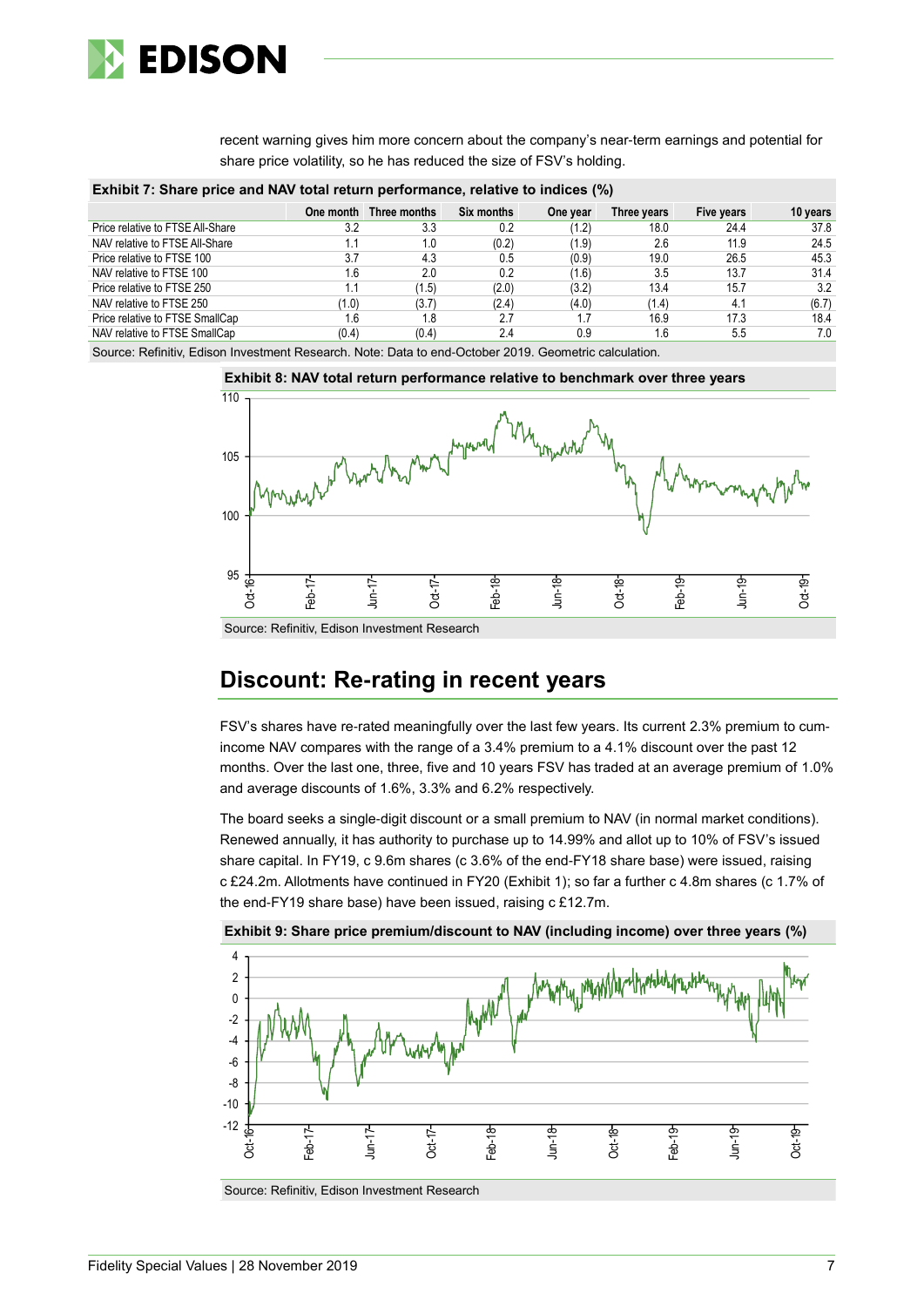

# **Capital structure and fees**

FSV is a conventional investment trust with one class of share; there are currently 280.9m ordinary shares in issue. The manager employs net gearing in a range of 0% to 20% in normal market conditions (0.0% at end-October 2019). While the fundamentals of UK companies are not particularly robust, the stock market has performed well; hence, the manager is waiting for a period of market weakness before gearing up the portfolio.

Since 1 September 2018, Fidelity has been paid a tiered annual management fee; 0.85% of NAV up to £700m and 0.75% of NAV above this level (previously a flat fee of 0.875% of NAV). In FY19, FSV's ongoing charge was 0.97%, 7bp lower than 1.04% in FY18, and meaningfully lower than 1.32% 10 years ago. The reduction in the ongoing charge is helped by the higher number of shares in issue, which spreads fixed costs over a larger base.

FSV is subject to a three-yearly continuation vote; the next is due at the 12 December 2019 AGM.

# **Dividend policy and record**

Starting in 2015, dividends are now paid twice (in June and January) rather than once a year, in order to smooth the payment stream. In FY19, FSV's regular dividend of 5.75p per share was 15% higher year-on-year. The board also announced a special dividend of 1.50p per share, meaning the total distribution of 7.2p per share (1.2x covered) is 45% higher than in FY18. Regular annual dividends have increased for the last 10 consecutive financial years, compounding at a rate of 12.3% pa. The board has said that unless there are unusual circumstances, special dividends are less likely to be paid in the future. FSV currently offers a 2.1% dividend yield.

# **Peer group comparison**

In Exhibit 10, we show the 13 funds in the AIC UK All Companies sector, which have a variety of investment mandates. FSV's NAV total returns are above average over the last five years, while trailing over the last one, three and 10 years. The trust is currently the only fund trading at a premium to NAV. Its ongoing charge is modestly above average (no performance fee is payable), and the fund currently has no gearing. While FSV has a focus on capital growth rather than income, it does offer a 2.1% dividend yield.

| <b>EXHIBIT TO: AID ON AIT COMPANIES SECTOR AS AT 27 NOVEMBER 2015</b> |                         |                         |                         |                         |                          |                               |                   |              |                       |                          |
|-----------------------------------------------------------------------|-------------------------|-------------------------|-------------------------|-------------------------|--------------------------|-------------------------------|-------------------|--------------|-----------------------|--------------------------|
| % unless stated                                                       | <b>Market</b><br>cap fm | <b>NAV TR</b><br>1 year | <b>NAV TR</b><br>3 year | <b>NAV TR</b><br>5 year | <b>NAV TR</b><br>10 year | <b>Discount</b><br>(cum-fair) | Ongoing<br>charge | Perf.<br>fee | <b>Net</b><br>gearing | <b>Dividend</b><br>yield |
| <b>Fidelity Special Values</b>                                        | 762.8                   | 9.0                     | 21.5                    | 52.7                    | 175.5                    | 2.0                           | 0.9               | No           | 100                   | 2.1                      |
| Artemis Alpha Trust                                                   | 123.6                   | 11.5                    | 25.9                    | 17.5                    | 68.2                     | (16.9)                        | 1.0               | No           | 100                   | 1.6                      |
| Aurora                                                                | 140.2                   | 9.8                     | 33.7                    | 37.9                    | 43.4                     | (0.5)                         | 0.4               | Yes          | 100                   | 1.9                      |
| <b>Baillie Gifford UK Growth</b>                                      | 278.5                   | 13.8                    | 20.0                    | 32.5                    | 132.4                    | (9.7)                         | 0.5               | No           | 100                   | 2.4                      |
| <b>Henderson Opportunities Trust</b>                                  | 78.3                    | 1.6                     | 26.7                    | 40.0                    | 220.2                    | (16.6)                        | 0.8               | Yes          | 113                   | 2.2                      |
| Independent Investment Trust                                          | 286.2                   | 3.4                     | 47.5                    | 99.6                    | 257.1                    | (8.1)                         | 0.2               | No           | 100                   | 1.9                      |
| Invesco Perp Select UK Equity                                         | 58.1                    | 14.0                    | 18.8                    | 37.4                    | 214.0                    | (2.0)                         | 0.9               | Yes          | 102                   | 3.7                      |
| JPMorgan Mid Cap                                                      | 278.0                   | 23.8                    | 39.9                    | 72.1                    | 308.6                    | (10.4)                        | 0.9               | No           | 106                   | 2.5                      |
| Jupiter UK Growth                                                     | 44.3                    | 2.0                     | 6.0                     | 4.7                     | 83.8                     | (3.2)                         | 1.2               | Yes          | 106                   | 3.0                      |
| Keystone                                                              | 221.7                   | 13.6                    | 16.9                    | 22.8                    | 147.3                    | (14.9)                        | 0.5               | Yes          | 104                   | 3.4                      |
| Mercantile                                                            | 1,903.6                 | 23.4                    | 46.3                    | 76.2                    | 242.7                    | (4.6)                         | 0.5               | No           | 101                   | 2.6                      |
| Sanditon Investment Trust                                             | 44.9                    | (3.1)                   | (7.1)                   | (3.4)                   |                          | (3.8)                         | 1.3               | Yes          | 100                   | 0.7                      |
| Schroder UK Mid Cap                                                   | 208.2                   | 18.9                    | 38.5                    | 56.6                    | 270.0                    | (13.5)                        | 0.9               | No           | 104                   | 2.8                      |
| Average (13 funds)                                                    | 340.6                   | 10.9                    | 25.7                    | 42.0                    | 180.3                    | (7.9)                         | 0.8               |              | 103                   | 2.4                      |
| Trust rank in sector                                                  | 2                       | 9                       | 8                       | 5                       |                          |                               | 4                 |              | 8                     | 9                        |

**Exhibit 10: AIC UK All Companies sector as at 27 November 2019\***

Source: Morningstar, Edison Investment Research. Note: \*Performance to 26 November 2019 based on ex-par NAV. TR = total return. Net gearing is total assets less cash and equivalents as a percentage of net assets.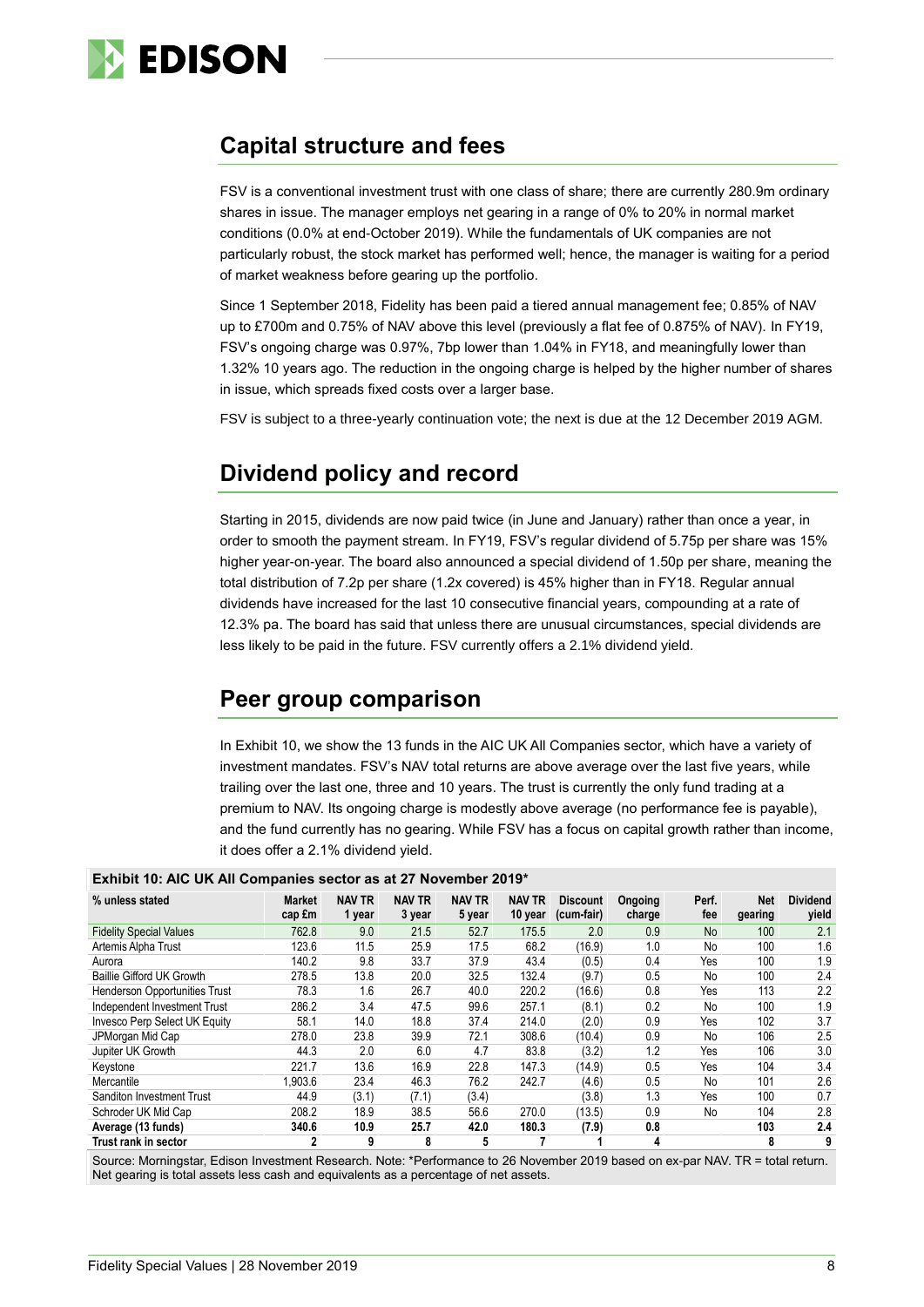

# **The board**

FSV's board has six non-executive directors, five of whom are considered to be independent. The chairman is Andy Irvine (joined the board on 15 April 2010, chairman since 5 July 2016). Sharon Brown has announced her intention to retire at the 12 December 2019 AGM; she was appointed as a director on 15 April 2010 (senior independent director since 5 July 2016, and chair of the audit committee since 26 October 2010). Nigel Foster joined the board on 1 September 2015, Dean Buckley on 3 November 2015 and Claire Boyle on 24 June 2019. Nicky McCabe was appointed as a director on 9 December 2004; due to the length of her tenure and her previous roles at Fidelity, which included head of investment trusts, she is considered to be non-independent.

Following Brown's departure, Buckley will become senior independent director and Boyle will become chair of the audit committee. A new director, Alison McGregor, will join FSV's board with effect from 1 January 2020. She is a non-executive director of the Confederation of British Industry (CBI), Scottish Power Energy Networks, Beatson Cancer Charity, and is an adviser to the board at the Adam Smith Business School at Glasgow University and co-chair of the Scottish Apprenticeship Advisory Board.